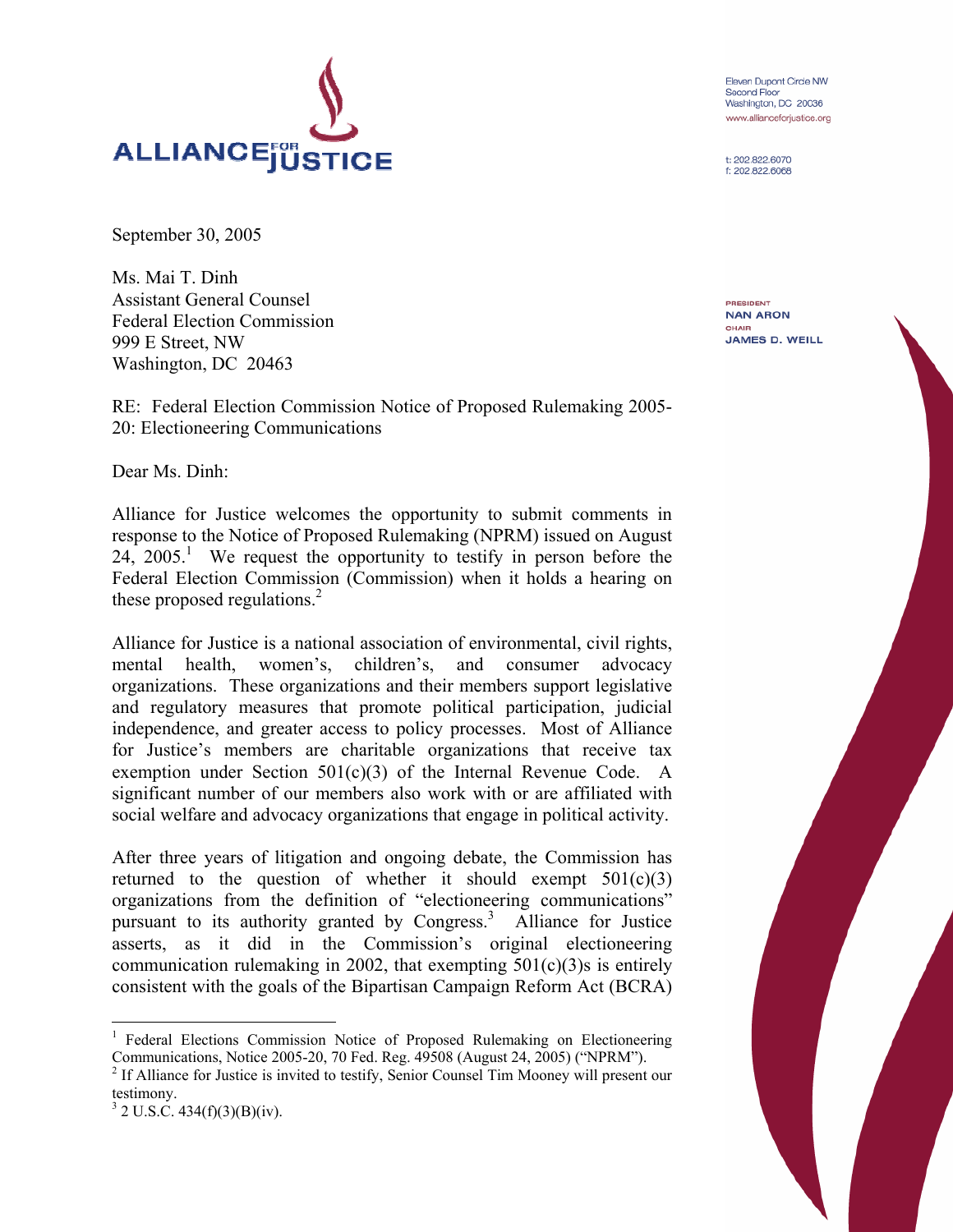Alliance for Justice September 30, 2005 Page 2

and is good public policy.<sup>4</sup> When it passed BCRA, Congress granted the Commission the full authority to promulgate a blanket exemption for legally operating  $501(c)(3)$  organizations. The comments that follow will address the Commission's statutory authority to promulgate a  $501(c)(3)$  exemption, why  $501(c)(3)$  should be exempt from the definition of electioneering communications, and a discussion of some of the alternative rulemaking options.

#### I. THE COMMISSION HAS THE AUTHORITY TO EXEMPT 501(c)(3)s FROM THE DEFINITION OF ELECTIONEERING COMMUNICATIONS.

#### A. Congress delegated exemption authority to the Commission.

The statutory definition of electioneering communications includes broadcast advertisements that feature the name or likeness of a federal candidate and are broadcast to a targeted audience within 30 days of a primary or convention or within 60 days of a general election.<sup>5</sup> Congress delegated to the Commission the authority to create exemptions to this definition. 6

It is important to underscore, as the Commission does in the NPRM, $^7$  that the decision in Shays v. FEC does not preclude the Commission from considering a blanket exemption for  $501(c)(3)$ organizations under the definition of "electioneering communications."<sup>8</sup> The District Court in Shays based its decision on a procedural analysis from Chevron v. NRDC $\degree$  and the Administrative Procedures Act  $(APA)^{10}$  – the court did *not* address the substantive issue of whether the  $501(c)(3)$  exemption was permissible pursuant to BCRA.<sup>11</sup> Since this provision was not included in the Commission's appeal, the DC Circuit Court did not address the issue when it affirmed other aspects of the lower court ruling. In McConnell v. FEC, the only other major case interpreting BCRA, the U.S. Supreme Court did not address the Commission's authority to promulgate a  $501(c)(3)$  exemption.<sup>12</sup> Subject to the exemption provisions of BCRA and the procedural requirements of the APA,<sup>13</sup> the Commission retains the authority to promulgate a blanket 501(c)(3) exemption.

The Commission's authority to promulgate exemptions is limited to communications that do not promote, attack, support, or oppose (PASO) a candidate for federal office.<sup>14</sup> The definition of PASO is a critically important element that determines the scope of the Commission's exemption authority. However, Congress did not define PASO in BCRA, nor has Congress provided a definition in the time since passage of BCRA. In addition, no court has defined PASO or offered any helpful guidance on its meaning. Therefore, Congress has effectively tasked the

 $\overline{a}$ 4 Comments of Alliance for Justice, Federal Election Commission Notice of Proposed Rulemaking 2002-13: Electioneering Communications (August 21, 2002).

 $5$  2 U.S.C. 434(f)(3)(A).

 $<sup>6</sup>$  Supra note 3.</sup>

 $7$  NPRM at 49509-49510.

<sup>&</sup>lt;sup>8</sup> 337 F. Supp. 2d 28, (D.D.C., 2004), *aff'd* 414 F.3d 76 (DC Cir. 2005).

<sup>&</sup>lt;sup>9</sup> 467 U.S. 837 (1984) (Chevron).

 $10$  5 U.S.C. § 706(2).

 $11$  Shays, 337 F. Supp. 2d at 127-8.

 $12$  540 U.S. 93 (2003) (McConnell).

 $13$  2 U.S.C. 434(f)(3)(B)(iv); 5 U.S.C. 706(2).

<sup>14</sup> 2 U.S.C. 434(f)(3)(B)(iv) citing 2 U.S.C. 431(20)(A)(iii).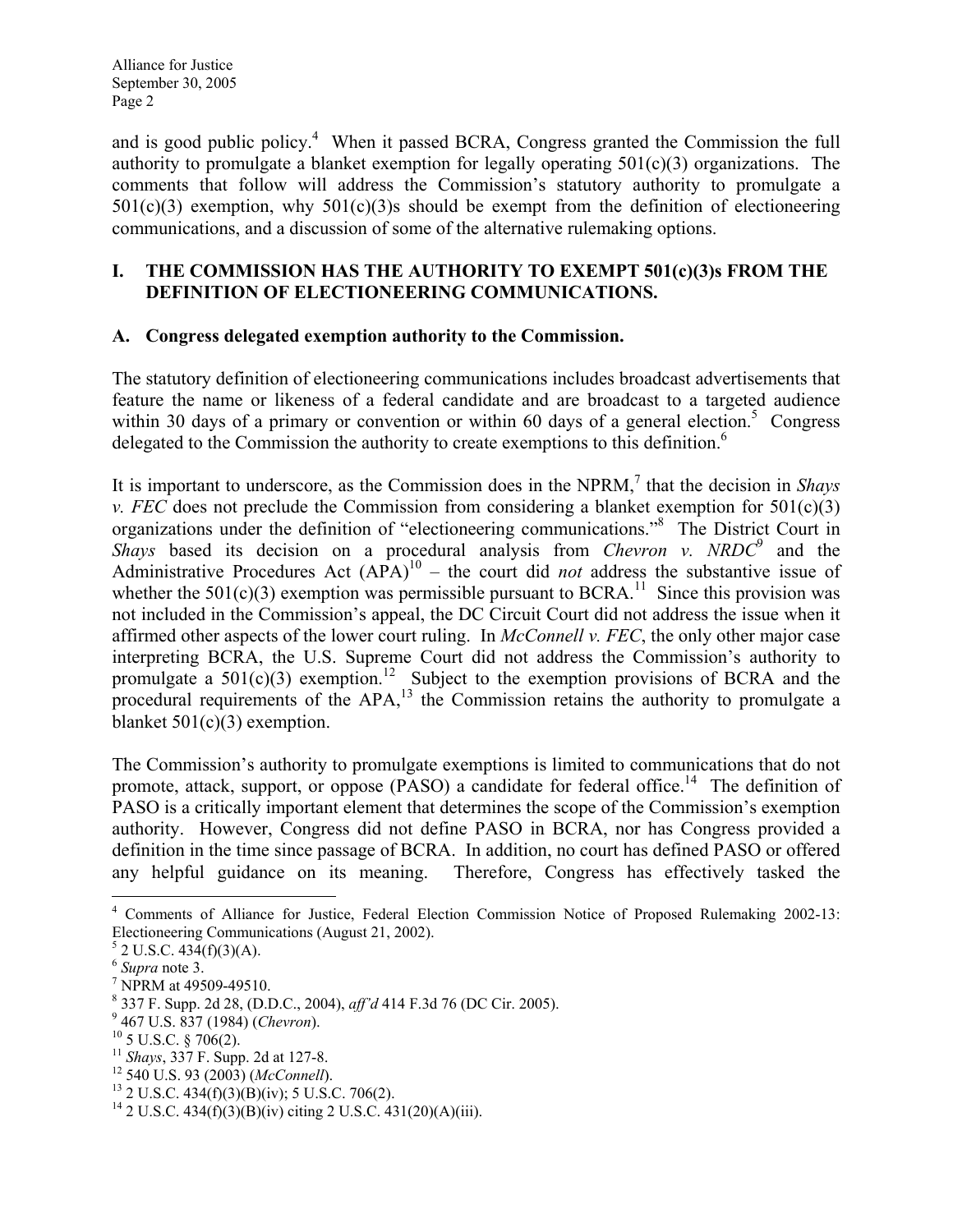Commission to interpret the boundaries of its own exemption authority. The Commission's interpretation of this statutory limitation on its exemption authority is critical to this rulemaking.

## B. The PASO limitation does not preclude the Commission from promulgating a  $501(c)(3)$ exemption.

The omission of a statutory definition for PASO has sparked a debate over what the terms "promote," "attack," "support," and "oppose" mean, particularly in the context of this rulemaking. Some argue that the PASO limitation on the Commission's exemption authority blocks it from drafting a blanket  $501(c)(3)$  exemption. Alliance for Justice asserts that this interpretation ignores the plain language of the exemption authority and assumes that Congress would ignore fundamental free speech protections in the Constitution.

## 1. PASO must be contextually applied.

The Commission essentially faces two choices in determining how PASO limits its authority. The first choice is that PASO is applied in absolute terms, regardless of context. Under this theory, if someone is a federal candidate and a communication PASOs that person within the electioneering communications parameters, the Commission may not exempt any class of communications that might include such a communication. The second is that PASO is contextual, meaning that the Commission may not exempt a communication that PASOs a person in the context of his or her role as a federal candidate. This choice does, however, allow for the Commission to exempt communications that PASO a person in the context of legitimate grassroots lobbying or for appearing in a public service announcement unrelated to the person's candidacy. This is because the PASO limitation is directed at candidates, not legislators or community leaders.<sup>15</sup> The latter contextual approach is analogous to the political intervention standard found in the Internal Revenue Code<sup>16</sup> in that it captures all activity that supports or opposes candidates but does not preclude non-electoral related activity.<sup>17</sup> This is familiar territory for the Commission, as it often analyzes the context of communications, most notably when enforcing the coordination provisions of the Federal Election Campaign Act (FECA). Alliance for Justice subscribes to the contextual approach and strongly encourages the Commission to do the same.

 $\overline{a}$ 

 $15$  2 U.S.C. 431(20)(iii).

<sup>&</sup>lt;sup>16</sup> 26 U.S.C. 501(c)(3); 26 C.F.R. 1.501(c)(3)-1. See also, Judith E. Kindell & John F. Reilly, *Exempt Organizations* Continuing Professional Technical Instruction Program for Fiscal Year 2002, "Election Year Issues" (2001) at 410- 1.

<sup>&</sup>lt;sup>17</sup> Alliance for Justice compares PASO with the tax code definition of campaign intervention here as a part of a frame of reference for the discussion of the Commission's authority to promulgate exemptions, not as a suggestion for the definition of PASO. The more stringent restrictions on election-related activities by  $501(c)(3)$ s are imposed as a condition of the recognition of the organizations' tax-exempt status. Courts have ruled that the voluntary choice by an organization to seek tax-exemption under  $26 \text{ USC } 501(c)(3)$  with the concomitant restrictions on the organization's activities reduces the First Amendment concerns that would otherwise arise when the government seeks to restrict core political speech. See Branch Ministries v. Rossotti, 211 F.3d 137, 143-144 (D.C. Cir. 2000)(rejecting First Amendment challenge to revocation of tax exemption for partisan political activity because government may refuse to subsidize political speech). See also Regan v. Taxation With Representation of Washington, 461 U.S. 540, 549 (1983) ("legislature's decision not to subsidize the exercise of a fundamental right does not infringe the right, and thus is not subject to strict scrutiny").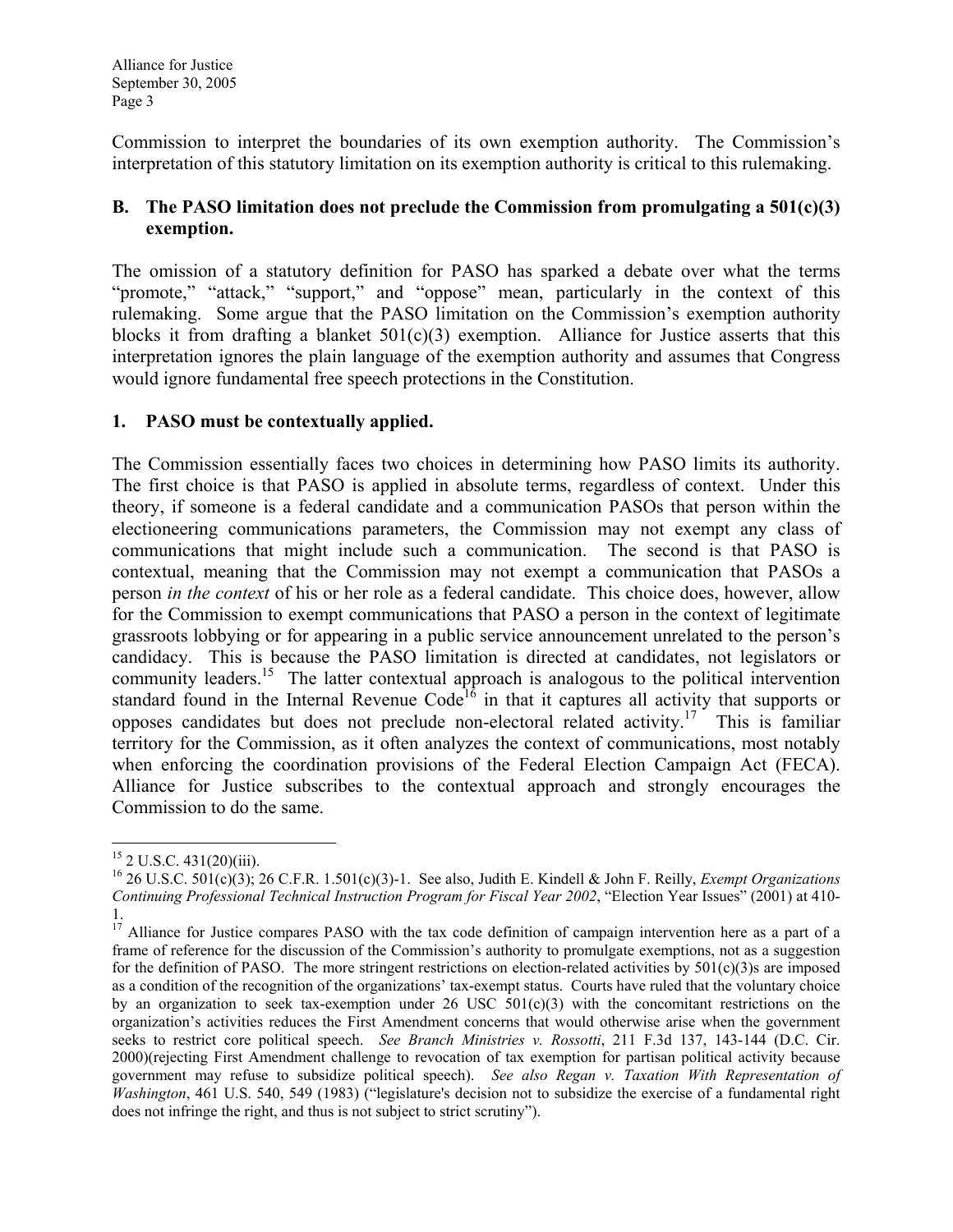Alliance for Justice September 30, 2005 Page 4

Our reasoning is based on a common-sense analysis of the constitutional limits of BCRA – or more to the point – where Congress's authority to regulate electioneering communications ends. Congress has limited authority to pass laws that impact political speech.<sup>18</sup> Buckley v. Valeo and its progeny have held that Congress may pass laws that regulate campaign finance so long as the laws are narrowly tailored to address the compelling interest of "the prevention of corruption and the appearance of corruption spawned by the real or imagined coercive influence of large financial contributions on candidates' positions and on their actions if elected to office."<sup>19</sup> Congress does not have the authority to pass laws that regulate speech that fails to meet this high and exacting standard. Simply stated, Congress has no authority to limit speech when that speech does not corrupt or create the appearance of corruption of the campaign finance system. BCRA's electioneering communications provisions addressed the concern over issue ads that Congress felt were contributing to corruption or the appearance of corruption in federal elections. However, in drafting the language of the statute, Congress chose broad language that captured a variety of communications that were unrelated to federal elections and are, therefore, beyond its power to regulate.<sup>20</sup> These communications include lobbying communications, public service announcements, and any other category of speech that does not corrupt or risk the appearance of corrupting the federal election system.

By granting the Commission the specific authority to exempt communications that fall within the electioneering communications definition, but outside of Congress's authority to regulate speech, Congress may have solved the overbreadth problem. Had Congress not included this exemption authority, we assert that the definition would have remained unconstitutionally overbroad. The caveat to the exemption authority is that the communications could not PASO a federal candidate. Assuming – as we must – that the limitation is consistent with *Buckley* and McConnell, "PASO a candidate" cannot be read to limit the Commission's authority to exempt communications that do not corrupt or risk the appearance of corrupting the federal election system. In other words, "PASO a candidate" must be read to allow the Commission, in every circumstance, to exempt any communication captured in the electioneering communication definition that is beyond the power of Congress to regulate.

A rigid reading of PASO would provide federal officeholders who are running for reelection a significant shield from public accountability for their legislative actions. It would defy commonsense for Congress to grant exemption authority that prohibits the Commission from exempting activity that is completely unrelated to a federal election. A contextual application of PASO is the only viable alternative.

 $\overline{a}$  $18$  Buckley v. Valeo, 424 U.S. 1 (1976); U.S. Const. amend I.

 $19$  Buckley, 424 U.S. at 25. See also Federal Election Comm'n v. Democratic Senatorial Campaign Committee, 454 U.S. 27, 41 (1981).

 $^{20}$  McConnell did not hold the broad scope of the electioneering communications definition to be facially defective; however, the Supreme Court recently agreed to hear the appeal of *Wisconsin Right to Life v. FEC*, No. 04-1581, in an as-applied challenge to the inclusion of legitimate grassroots lobbying in the definition.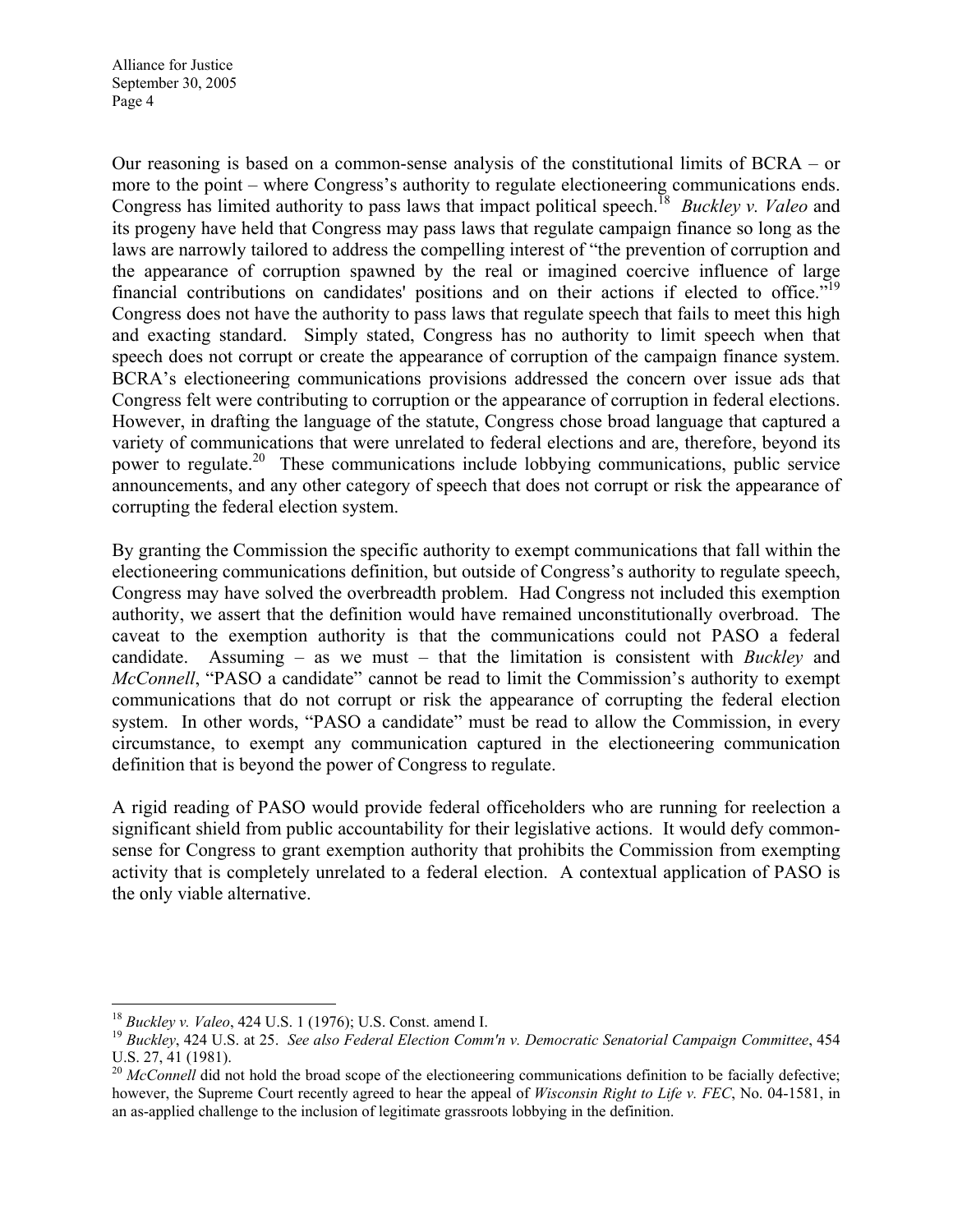## 2. 501(c)(3) organizations do not PASO federal candidates.

McConnell held that the constitutional basis for allowing regulation of electioneering communications is that they were the "functional equivalent of express advocacy."<sup>21</sup> A 501(c)(3) organization is already prohibited from making any communications that rise to that standard. During the Commission's original rulemaking on this issue, Alliance for Justice testified that  $501(c)(3)$  organizations *do not* engage in activity that even remotely promotes, attacks, supports, or opposes candidates.<sup>22</sup> The federal tax code states that nonprofits organized under IRC Section 501(c)(3) may never "participate in, or intervene in (including the publishing or distributing of statements), any political campaign on behalf of (or in opposition to) any candidate for public office."<sup>23</sup> This prohibition against political intervention includes all candidates at all levels of government (i.e., federal, state, and local) and includes all activity in any form (i.e., broadcast and print).<sup>24</sup> In fact, the existing federal tax law and IRS regulations governing  $501(c)(3)$ organizations prohibit even communications that fall far short of the Commission's previous interpretations of express advocacy.<sup>25</sup>

Since  $501(c)(3)$  organizations are absolutely prohibited – as a requirement of their legal existence as tax-exempt entities – from engaging in or funding any activity that even implies support for or opposition to any candidate for public office at every level of government,  $501(c)(3)$ s are already held to a statutory and regulatory standard that is both consistent with and more prohibitive than the goals, intent, and statutory language of BCRA.

### 3. The Commission has already gone further in exempting Qualified Nonprofit Corporations for similar constitutional reasons.

Even without the benefit of the gloss we suggest here for PASO, the Commission has already exempted an entire class of organizations from electioneering communications enforcement based on a constitutional rationale similar to the one we raise here in the  $501(c)(3)$  context. In FEC v. Massachusetts Citizens for Life, the Supreme Court held that constitutional guarantees of free speech trumped regulation of certain forms of organizations.<sup>26</sup> As a result, the Commission promulgated regulations that defined a class of qualified nonprofit corporations (QNCs) and exempted them from the prohibitions on independent expenditures.<sup>27</sup> Post-BCRA, the Commission also exempted QNCs from the ban on electioneering communications.<sup>28</sup>

The QNC exemption is additional proof that the PASO limitation must be viewed through a constitutional prism. A QNC organization, by its very nature, makes public communications

<sup>&</sup>lt;u>.</u>  $^{21}$  *McConnell*, 540 U.S. at 206.

 $22$  Supra note 3.

 $23$  26 U.S.C. 501(c)(3).

 $24$  Supra note 16.

<sup>&</sup>lt;sup>25</sup> See "Election Year Issues" supra note 15 at 352, citing US v. Dykema, 666 F.2d 1096, 1101 (7<sup>th</sup> Cir. 1981); Association of the Bar of New York v. Commissioner, 858 F.2d 876, 881 (2d Cir. 1988), cert. denied, 490 U.S. 1030 (1989).

<sup>&</sup>lt;sup>26</sup> 479 U.S. 238, 265 (1986).

 $^{27}$  11 C.F.R. 114.10.

 $28$  11 C.F.R. 114.10(d)(2).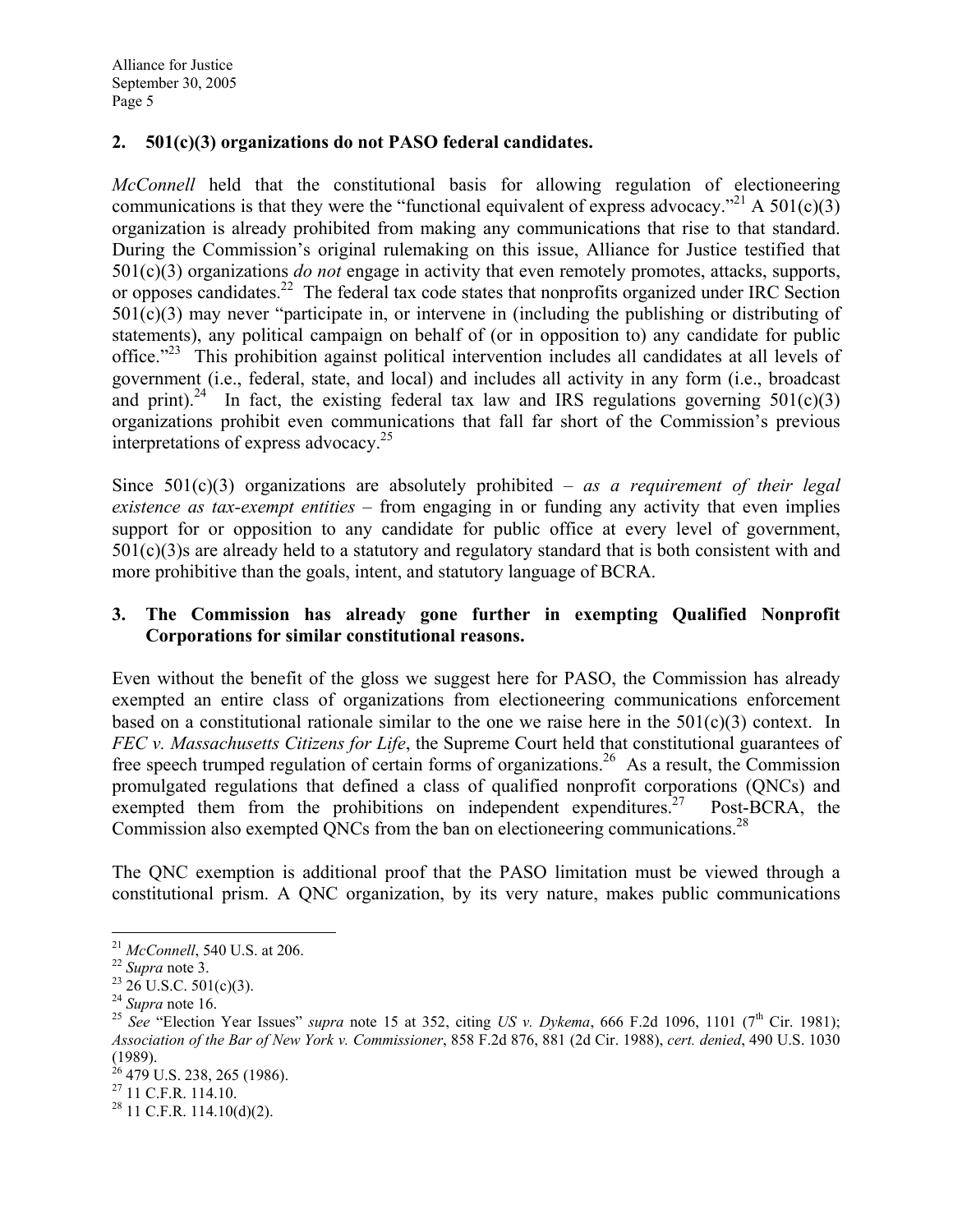containing express advocacy. There is no question that these communications PASO a candidate. Yet, despite the PASO limitation, the Commission wisely chose to exempt QNCs from regulation under the electioneering communications provisions of BCRA.<sup>29</sup> As we stated earlier, by leaving PASO undefined Congress effectively tasked the Commission to interpret the boundaries of its own exemption authority. Because the Commission passed a full QNC exemption, it presumably determined that its authority allows it to exempt classes of communications that, if they remained under the electioneering communications definition, would lead to an unconstitutional result. In other words, the QNC precedent shows that the Commission may utterly ignore the PASO limitation to exempt an entire class of organizations if the constitution demands it.

In the case of an exemption for  $501(c)(3)$ s, the choice is even easier because the Commission need not flout the statutory language to reach the constitutionally necessary result. As a class, 501(c)(3)'s communications do not corrupt or contribute to the appearance of corruption of the campaign finance system and are, therefore, outside of Congress's ability to regulate in the federal election law context. Leaving  $501(c)(3)$ s subject to the electioneering communications definition would be an unconstitutional result. Because of this, the Commission, as demonstrated above, is not constrained by the PASO limitation. It may – indeed, it must – exempt  $501(c)(3)$ s.

## II. THE COMMISSION SHOULD EXEMPT 501(c)(3)s FROM THE DEFINITION OF ELECTIONEERING COMMUNICATIONS.

### A. IRS enforcement of federal tax law does not preclude the Commission's enforcement of federal election law.

Since IRS enforcement data is not available for public review or analysis, $30$  we are unable to prove with numbers what we know through experience – that the overwhelming majority of  $501(c)(3)$ s strictly comply with the tax law prohibition against intervention in a campaign. Some suggest that there is a reason to doubt that tax law prohibitions will guarantee compliance. We disagree.<sup>31</sup> In addition to the rigid rules of tax law, the IRS employs a rigorous enforcement program and has authority to hand down harsh penalties for violations.  $501(c)(3)$  organizations found by the IRS to have engaged in prohibited political intervention face immediate loss of taxexempt status and may additionally be subject to an excise tax.<sup>32</sup> Nonetheless, we recognize that the Commission is the proper enforcement authority for BCRA.

<sup>-</sup><sup>29</sup> Curiously, the *Shays* plaintiffs challenged the  $501(c)(3)$  exemption but did not choose to litigate the QNC exemption.

 $30$  "Our obligation is to enforce the law, which prohibits all charities from engaging in political activities... By law, the Internal Revenue Service cannot comment regarding any compliance activities involving specific tax-exempt organizations." IRS Commissioner Mark W. Everson, available at http://www.irs.gov/newsroom/article/ 0,,id=130652,00.html (last visited September 30, 2005).

<sup>&</sup>lt;sup>31</sup> The burden is rightfully on those that would regulate constitutionally protected speech to prove that the record demonstrates  $501(c)(3)$  noncompliance. As we have noted, the record does not support that.

 $32$  The penalty for a 501(c)(3) intervening in a campaign is severe under tax law. See Branch Ministries, supra, 211 F.3d 137. Under the tax code,  $501(c)(3)$  organizations that participate or intervene in an election not only face immediate revocation of tax-exempt status, but also substantial excise taxes on the electioneering activity and personal liability to managers of an organization that knowingly violate the prohibition. 26 U.S.C. 501(c)(3) and 26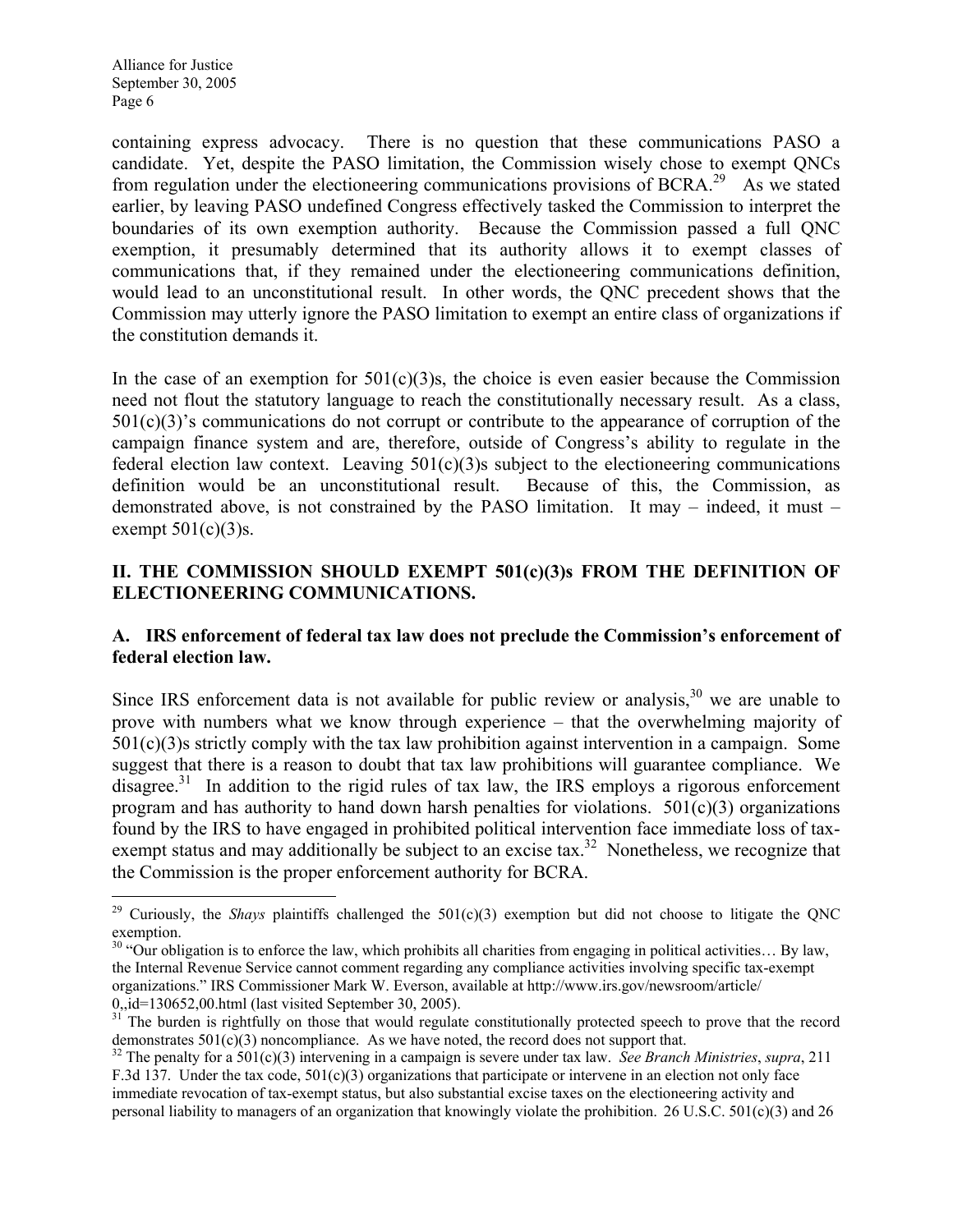The District Court in Shays held that the Commission did not properly address "the implications of allowing the IRS 'to take the lead in campaign finance law enforcement.'"<sup>33</sup> As we have previously argued, we do not believe that a  $501(c)(3)$  exemption abdicates BCRA enforcement authority to the IRS.<sup>34</sup> In the extremely unlikely event that a  $501(c)(3)$  would risk its tax-exempt status and submit its managers to personal liability by "intervening in a campaign" with a broadcast advertisement within the 30 or 60 day windows, the activity should not be protected by a  $501(c)(3)$  exemption. This would mean that a  $501(c)(3)$  corporation that fails to comply with tax law will simultaneously be making an illegal corporate contribution under  $FECA$ <sup>35</sup> This subjects the offending organization to enforcement by both the IRS under tax law and the Commission under federal election law.

#### B. The Congressional record does not support application of electioneering communications to 501(c)(3) organizations.

In passing BCRA, Congress relied almost exclusively on one study, *Buying Time 2000:* Television Advertising in the 2000 Elections, as the basis for passing the electioneering communications provisions.<sup>36</sup> The *Buying Time* report analyzed broadcast advertisements made in the top media markets in the country during the federal election immediately preceding passage of BCRA.<sup>37</sup> The study concluded that the majority of advertisements that were analyzed were made for the purpose of "generating support or opposition for political candidates."<sup>38</sup> This conclusion was used by BCRA's supporters to convince members of Congress that interest group advertising was out of control and is often cited as definitive proof of the need for the electioneering communications provisions, even for  $501(c)(3)$  organizations.<sup>39</sup> However, this

<sup>38</sup> Supra note 36 at 26.

 $\overline{a}$ 

C.F.R.  $1.501(c)(3)-1$ ; 26 U.S.C. 4955. The IRS has additional authority that allows it immediately to enjoin flagrant violators from continuing in their illegal activities. 26 U.S.C. 7409(b)(2). The IRS has also recently implemented the Political Intervention Project ("PIP"), which amounts to an even more aggressive approach to enforcing the campaign intervention prohibition. See Pamela J. Gardiner, Review of the Exempt Organizations Function Process for Reviewing Alleged Political Campaign Intervention by Tax Exempt Organizations (February 17, 2005), available at http://www.treas.gov/tigta/auditreports /2005reports/ 200510035fr.pdf (last visited September 30, 2005). See also Letter of Steven Miller, IRS Commissioner (June 10, 2004), available at http://www.irs.gov/pub/irsutl/eo\_letter.pdf (last visited September 30, 2005).

 $33$  NPRM at 45910, quoting Shays, 337 F. Supp. 2d at 128.

<sup>&</sup>lt;sup>34</sup> Alliance for Justice Memorandum of Amicus Curiae, Shays v. FEC, Civil Action No. 02-1984 (March 5, 2004).

<sup>&</sup>lt;sup>35</sup> Electioneering communications paid for using corporate funds are considered illegal contributions under BCRA. BCRA amended the definition of the term "contribution or expenditure" to include "any applicable electioneering communication." 2 U.S.C. § 441b(b)(2). It is "unlawful… for any corporation whatever, or any labor organization, to make a contribution or expenditure in connection with" certain federal elections. 2 U.S.C. § 441b(a). See McConnell, supra, 124 S. Ct. at 695 n.87 (2003).

<sup>&</sup>lt;sup>36</sup> Brennan Center for Justice, *Buying Time 2000* (2002). This was a companion to a report on the prior election cycle, Buying Time 1998 (2000).

 $\frac{37}{37}$  See Amended Expert report of Kenneth M. Goldstein in *McConnell v. FEC*, Civil Action No. 02-582 (2002).

 $39$  Craig Holman, a senior policy analyst at the Brennan Center and the principal co-author of Buying Time 2000 stated that the Brennan Center played a "central role" in the adoption of BCRA through the *Buying Time 2000* report and through direct contact with legislators. See McConnell, 251 F. Supp. 2d 176 at 307 (Henderson, J).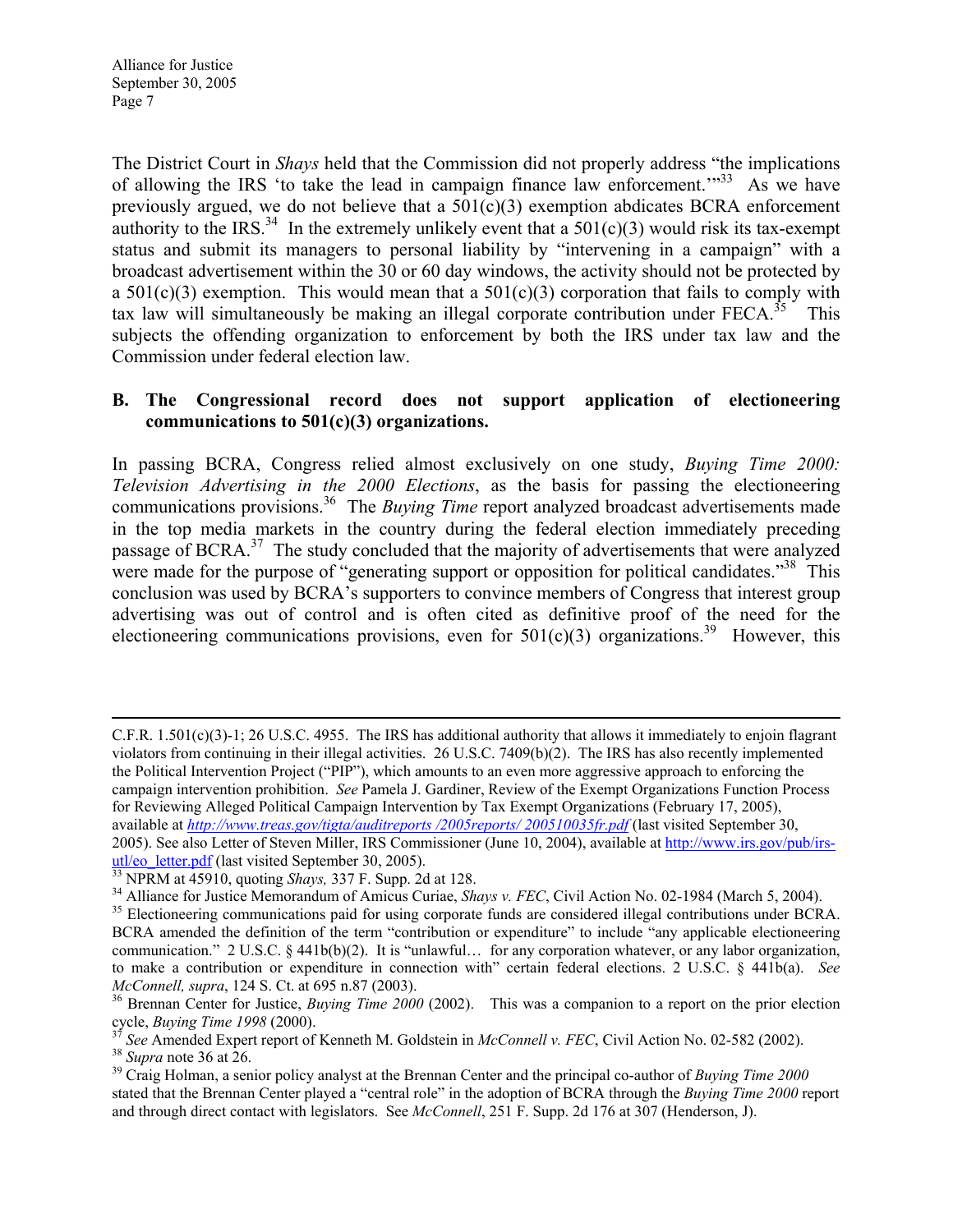report did inquire as to tax-exempt status, according to Kenneth Goldstein, one of the authors of the study. $40$ 

Buying Time offers absolutely no evidence that  $501(c)(3)$  organizations purchased broadcast ads for the purpose of supporting or opposing political candidates. Of the 35 independent groups<sup>41</sup> identified as having aired electioneering ads, only one – Federation for American Immigration Reform (FAIR) – could be identified as being organized under Section  $501(c)(3)$  of the Internal Revenue Code.<sup>42</sup> Their advertising was one of the smallest air buys included in the study.<sup>43</sup>

The nature of the FAIR advertisement was wholly different than most of the other advertisements by the studied groups. We analyzed the transcript of the radio ad, assuming the copy was identical to the televised version that was part of the *Buying Time* study. The text of the ad clearly shows that the target of the advertisement was not a federal candidate but active federal legislation that was pending a vote before Congress.<sup>44</sup> Yet this single advertisement serves as the sole basis of support for including  $501(c)(3)$  organizations in the electioneering communications regime. In our view, the ad provides insight to the different nature of  $501(c)(3)$ communications in comparison to non-501(c)(3)s – the 501(c)(3) ad has a direct and unambiguous reference to legislation that completely negates the argument that it is aimed at impacting the federal election. BCRA has subjected  $501(c)(3)$ s to the same standard as non- $501(c)$ s without any evidence that  $501(c)(3)$ s do anything except exercise their fundamental right to lobby on clearly defined legislation. We believe that this is a compelling reason for the Commission to adopt a broad exemption.

The Commission has asked whether section  $501(c)(3)$  organizations have a history of airing ads close to elections, particularly those that satisfy the definition of electioneering communications. Past data is not available to Alliance for Justice, and we are unable to speculate how many specifically intend to broadcast advertisements in the future. However, we can safely say based on our experience working with the  $501(c)(3)$  community that the failure to exempt  $501(c)(3)$ s from the electioneering communications definition will almost certainly stop  $501(c)(3)$ s from airing any broadcast ads in an election year for fear of violating the electioneering communications rule. Instead,  $501(c)(3)$ s will self-censor their communications out of fear that even a perfectly legal communication could be construed as illegal. Even if only a handful of organizations take this approach, the cost of BCRA would be too high.

<u>.</u>

<sup>&</sup>lt;sup>40</sup> Alliance for Justice's Liz Towne spoke with Professor Goldstein in preparation for these comments.

<sup>&</sup>lt;sup>41</sup> The *Buying Time* study analyzed three types of players in federal elections: federal candidates, political parties, and independent groups. As used in the report, "the term 'groups' includes individuals, organizations, corporations, labor unions, and PACs." Supra note 36.

 $42$  *Supra* note 37.

 $^{43}$   $\frac{Uup}{Id}$  at 15.

<sup>&</sup>lt;sup>44</sup> "This is an urgent message about our jobs. Senator Spence Abraham is again pushing a bill to import hundreds of thousands more foreign workers to take American jobs—our jobs. Recently Abraham killed the requirement that employers hire Americans first. He clearly thinks it's OK to favor foreign workers. Why treat Americans so badly? Money. Abraham has raised big political money from huge corporations that want cheap, foreign labor. And his newest bill gives them everything they want. Is your job next? Let's try to convince Abraham not to sell our jobs. His bill could be voted on any day. So call now: 1–800–xxx–xxxx. That's 1–800–xxx–xxxx. Tell him you've had enough of his big foreign labor bills, like S. 2045. This message sponsored by the Federation for American Immigration Reform. Visit our website at fairUS.org." NPRM at 49510 (emphasis added).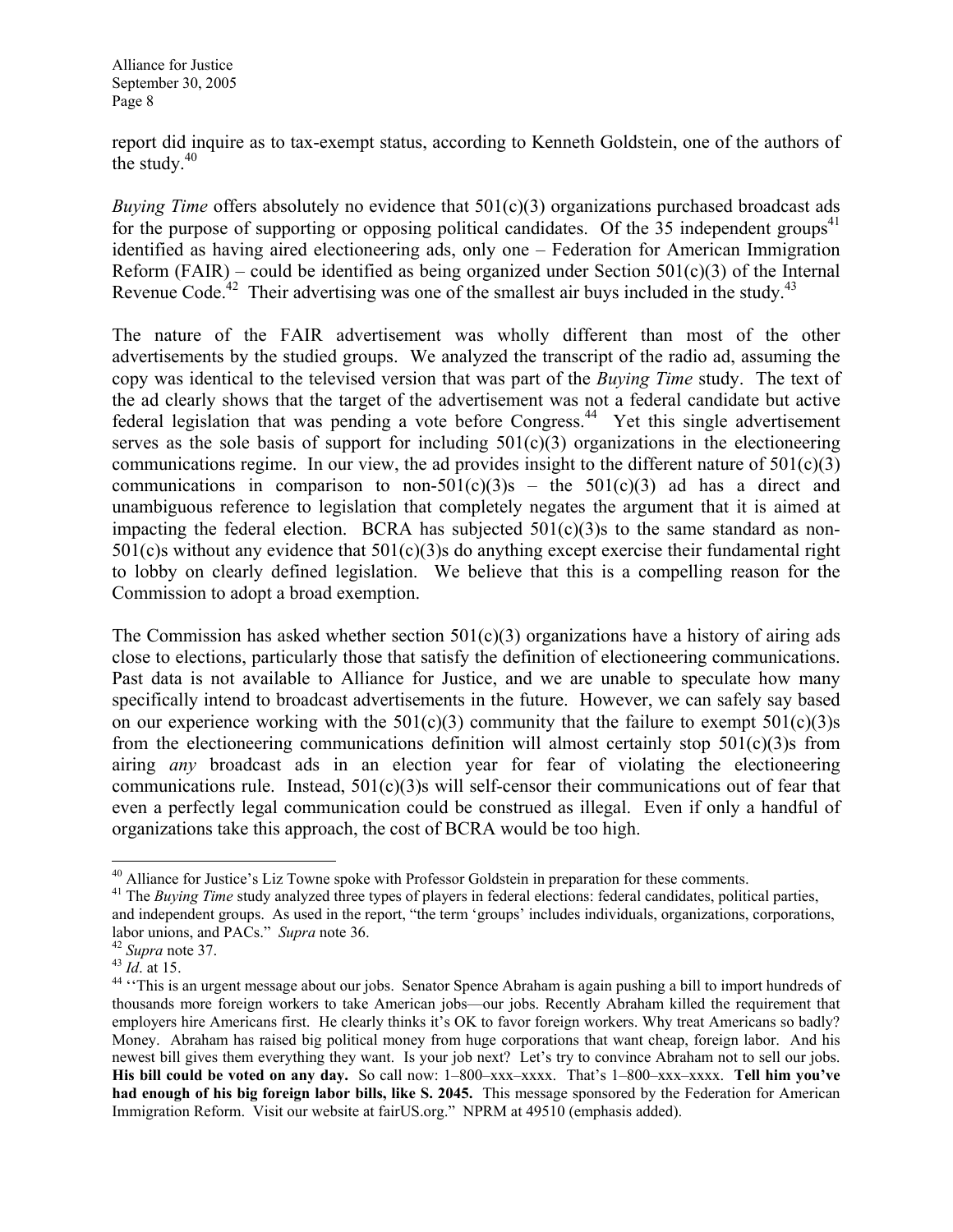## C. The record of the Commission's previous rulemaking supports a 501(c)(3) exemption.

There is no record of any  $501(c)(3)$  advertisements that PASO a candidate. Examples that have been cited to the contrary are most frequently PASOing a legislator, not a candidate and are therefore fully exemptable.

The only cited example of an advertisement offered as proof that 501(c)(3)s PASO candidates is the aforementioned FAIR ad. The FAIR ad is a legitimate grassroots lobbying communication, protected under the First Amendment and permissible under  $501(c)(3)$  tax law. While it may be true that the advertisement PASOs Senator Abraham as a legislator, it does not PASO him as a candidate. This is a distinction with a difference, and it marks a dividing line between the ads that were the target of electioneering communications regulation and legitimate, protected speech.

The Commission makes a false distinction when it contrasted Alliance for Justice's previous testimony with that of Southeastern Legal Foundation (Foundation).<sup>45</sup> In the current NPRM, the Commission states that the Foundation "stated that it does engage in issue advocacy that includes broadcast advertisement that refer to candidates and officeholders, and implied that these advertisements may well PASO a candidate.<sup>"46</sup> This overstates the Foundation's position in its written comments, and only reveals the confusion over what PASO means. In reviewing the comment cited in the NPRM,<sup>47</sup> Alliance for Justice finds no evidence in the Foundation's 2002 testimony that supports the NPRM's conclusion that the Foundation "implied" that its advertisements PASO a candidate. The Foundation stated that it engaged in issue advocacy and that any broadcast advertisements that mentioned federal officeholders were because of their role as legislators, not because they were candidates.<sup>48</sup> This is a legitimate activity for a  $501(c)(3)$ organization that is beyond the scope of BCRA to regulate.

Even if the NPRM's statement were true and the Foundation had implied its ads PASO a candidate while engaging in legitimate issue advocacy, it would only support the argument that the undefined terms "promote, support, attack or oppose" are vague standards that have not been properly defined by Congress or the Commission and cannot be applied directly to the regulated community. We continue to assert that "PASO of a candidate" does not include communications like the Foundation's ads.

We urge the Commission to recognize that the record is devoid of evidence that  $501(c)(3)$ s engage in broadcast advertisements that PASO federal candidates. Neither the legislative record before Congress nor the notice and comment record before the Commission shows any support

 $\overline{a}$ 

 $45$  NPRM at 49510.

 $46$  Id.

<sup>47</sup> Comment submitted by Southeastern Legal Foundation, Inc., available at http://www.fec.gov/

pdf/nprm/electioneering\_comm/comments/se\_legal\_foundation.pdf (last visited September 30, 2005).  $^{48}$  *Id* at 2.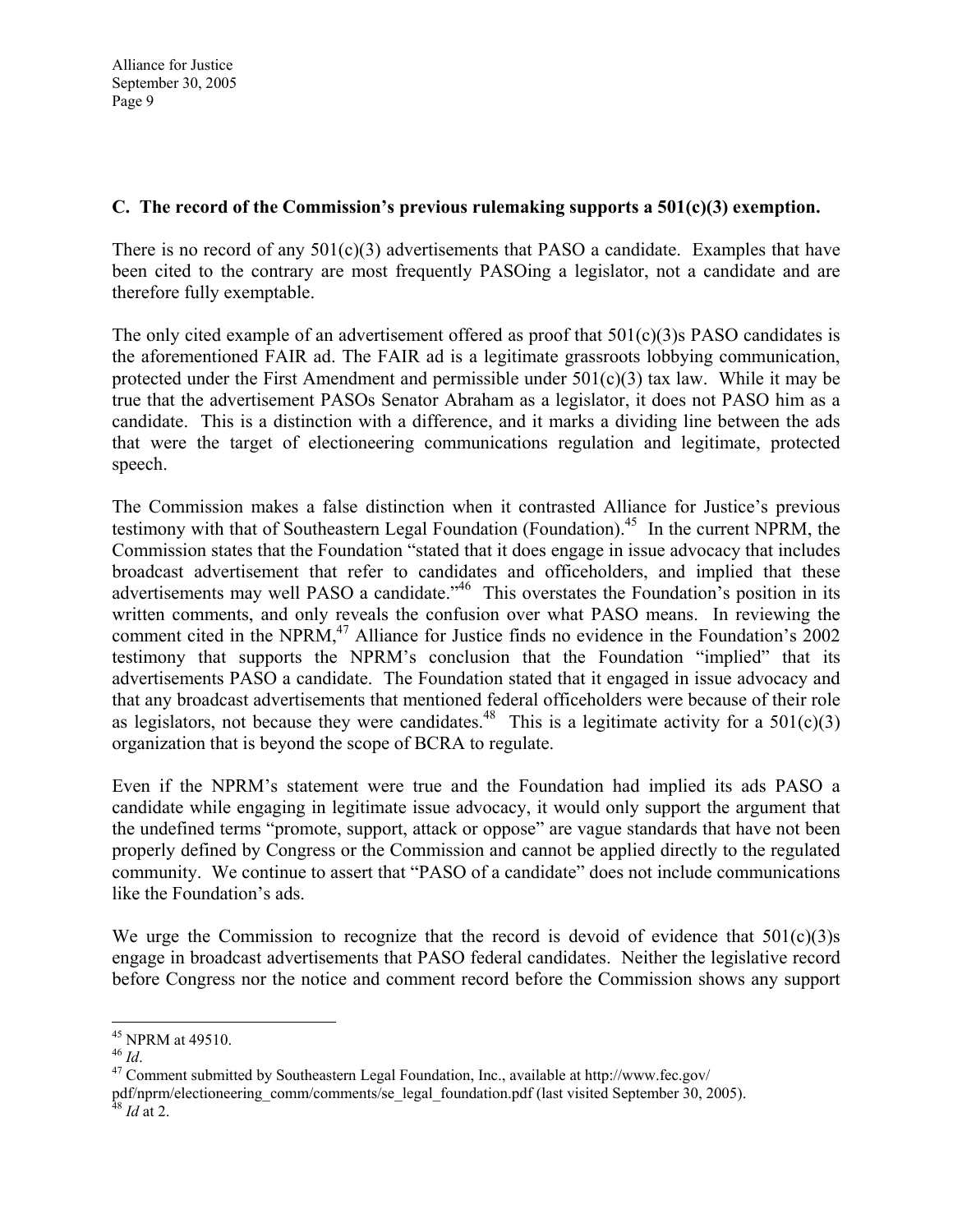that  $501(c)(3)$  advertisements are of the same character and scope as the issue ads studied in Buying Time that were broadcast by non-501(c)(3)s. The Commission must consider the lack of a record as a compelling reason to exempt  $501(c)(3)$ s. Including the legitimate advocacy activity of 501(c)(3) organizations in the electioneering communication definition is both unnecessary and unconstitutional. In order to regulate speech, the record needs to demonstrate speech that corrupts or promotes the appearance of corruption. As far as  $501(c)(3)$ s go, the record is bare on this point.

## D.  $A\ 501(c)(3)$  exemption is good public policy.

Alliance for Justice has previously commented on the myriad reasons why it would be good public policy to exempt  $501(c)(3)$ s from the electioneering communications definition.<sup>49</sup> Most importantly, 501(c)(3) organizations play a unique and essential role in the policy process. 501(c)(3)s traditionally serve constituencies and issues that have a limited voice in the policy process at all levels of government. As representatives of those constituencies,  $501(c)(3)$ s are frequently the only voices in a community that address important issues such as homelessness, poverty, child welfare, resource conservation, and curing specific diseases.  $501(c)(3)$  public charities are, by law, organized to serve the public interest with a prohibition against private benefit – making it even less likely that the policies promoted by  $501(c)(3)$ s will be guided by political motivation rather than sound policy rationales driven by their charitable purpose.<sup>50</sup> This representative role, unique knowledge, and clear vision are just a few of the reasons why policymakers look to the nonprofit sector for leadership on policy priorities and advocacy.

The question the Commission should ask when considering whether  $501(c)(3)$ s should be regulated under the electioneering communications provision of BCRA is what types of communications will be forfeited, rendered ineffective, or outright banned by such a rule? In this light, consider two examples cited in the NPRM:

1. FAIR aired a grassroots lobbying campaign, asking constituents to contact their Senator regarding a specific piece of legislation. The ad clearly identified a specific bill number and issue, and did not mention elections, candidacies or  $opponents.<sup>51</sup>$ 

2. The National Kidney Foundation aired a public service announcement (PSA) promoting its fundraising golf tournament benefiting kidney disease research, featuring a local Congressman and a sports anchor, urging people to support the tournament and make life better for Washington, DC-area kidney patients.<sup>52</sup>

Both of these advertisements run the risk of being subsumed by the definition of electioneering communications despite the fact that their regulation would serve no purpose in protecting the campaign finance system from corruption or the appearance of corruption. Such regulation

 $\overline{a}$ <sup>49</sup> Supra note 4.

 $50\,26\,$  U.S.C. 501(c)(3); 26 C.F.R. 1.501(c)(3)-1(d)(1)(ii); see also Better Business Bureau Of Washington, D. C., Inc. v. United States, 326 U.S. 279 (1945).

<sup>&</sup>lt;sup>51</sup> FAIR, *supra* note 44.

<sup>52</sup> National Kidney Foundation, NPRM at 49511.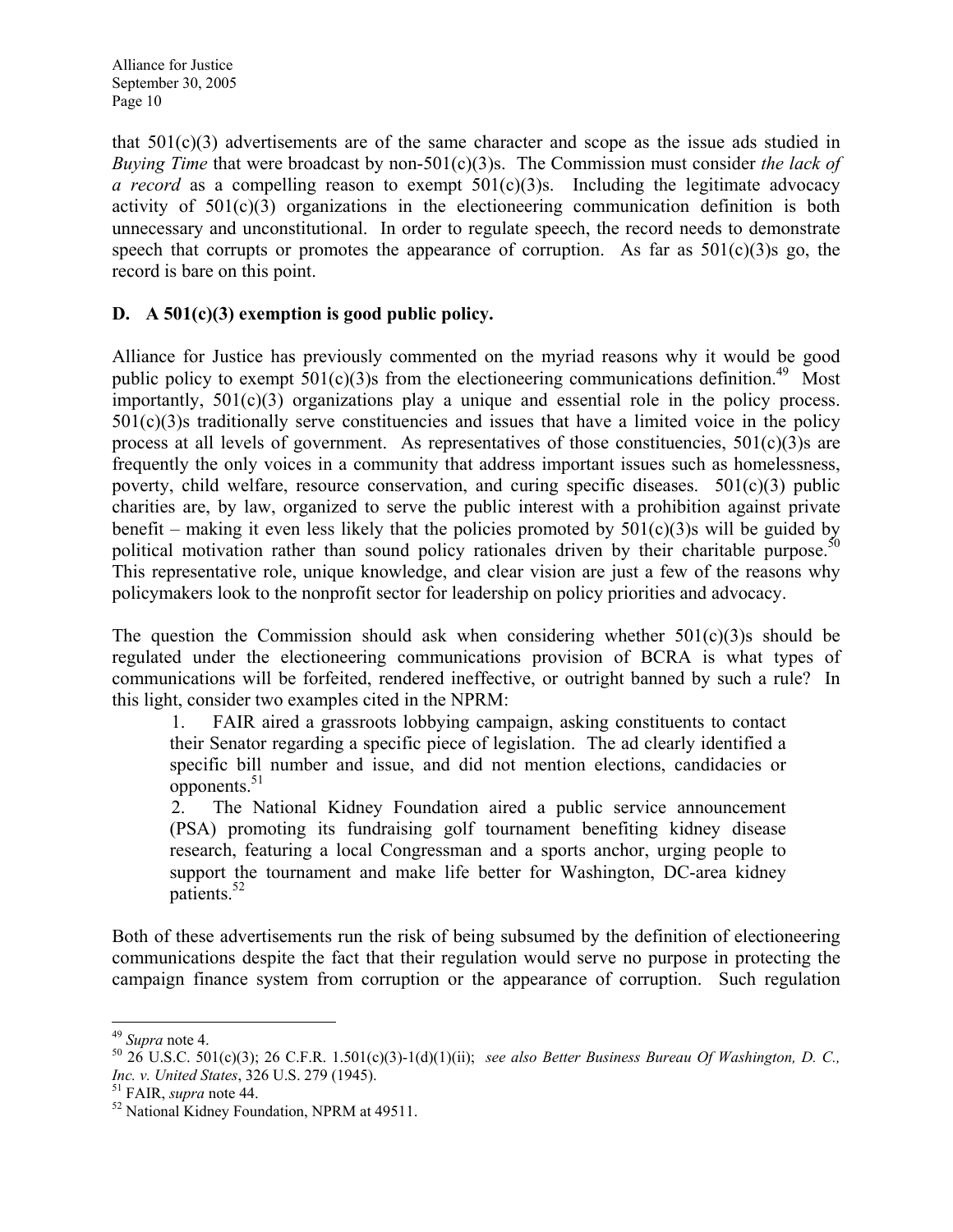would only stifle public dialogue about important issues and restrain promotion of the socially beneficial efforts of public charities. These are precisely the types of communications the Commission should exempt.

Alliance for Justice works with hundreds of  $501(c)(3)$ s every year, helping these groups to understand the federal tax and election laws that govern their advocacy activities. Based on our experience and conversations with these organizations, we believe  $501(c)(3)$ s would be dramatically less likely to broadcast any communications, PSAs, or educational projects if they are not wholly exempted from the regulation of electioneering communications.  $501(c)(3)$ organizations are already hesitant when conducting legitimate issue advocacy and broadcasting PSAs during elections under existing IRS prohibitions and penalties.<sup>53</sup> However, a piecemeal approach that exempts some communications but not others is an inadequate solution. Failure to exempt  $501(c)(3)$ s as a class will almost certainly drive them away from the good work they can accomplish. Alliance for Justice believes that, as a matter of policy, sacrificing a charitable golf tournament ad is too steep of a price to pay for a nonexistent campaign finance benefit.

## III. ALTERNATIVE RULEMAKING OPTIONS

### A. "No-PASO" Exemption

In the current NPRM, the Commission asks whether it would be preferable to take maximum advantage of its authority under BCRA and exempt all communications that do not PASO a candidate. While this would presumably be the easiest method, and theoretically offers the most expansive safe harbor that the Commission can legally authorize, the reality is that this solution would be worthless to the regulated community. Such an exemption would include 501(c)(3)s, since  $501(c)(3)$ s do not PASO federal candidates; however,  $501(c)(3)$ s are reticent to act without firm protection under the law. As a result, Alliance for Justice believes that few, if any, 501(c)(3) organizations would take advantage of such a broad "no-PASO" exemption. Such an exemption would ultimately prove to be only marginally superior to no exemptions at all. With no definition of PASO, no organization would tempt fate and air an advertisement during the 30 or 60 day windows.

PASO of a federal candidate is not a sufficiently self-executing standard to use as an exemption. There is no consensus on what PASO specifically means, so it would be an inadequate standard to foist upon the regulated community. PASO's precise definition in this context is not necessary to exempt 501(c)(3)s because we assert that any communication that complies with the strict tax prohibitions do not  $PASO<sup>54</sup>$  Given the debate amongst the many commenters on the definition of PASO, it is not likely that the general public would have any more wisdom on the matter. Worse yet, the safe harbor of communications that do not PASO a candidate would be defined mainly by enforcement actions conducted by the Commission. This would, at minimum,

<sup>&</sup>lt;u>.</u>  $53$  See previous comments of Alliance for Justice, supra note 4 at 3-4. In addition to the threat of tax status revocation at 26 C.F.R. 1.501(c)(3) and personal liability for managers at 26 USC 4955, the IRS PIP has heightened enforcement of campaign intervention prohibition. Supra note 32.

<sup>&</sup>lt;sup>54</sup> See Elizabeth Kingsley & John Pomeranz, A Crash at the Crossroads: Tax and Campaign Finance Laws Collide in Regulation of Political Activities of Tax-Exempt Organizations, 31 Wm. Mitchell L. Rev. 55-118 (2004).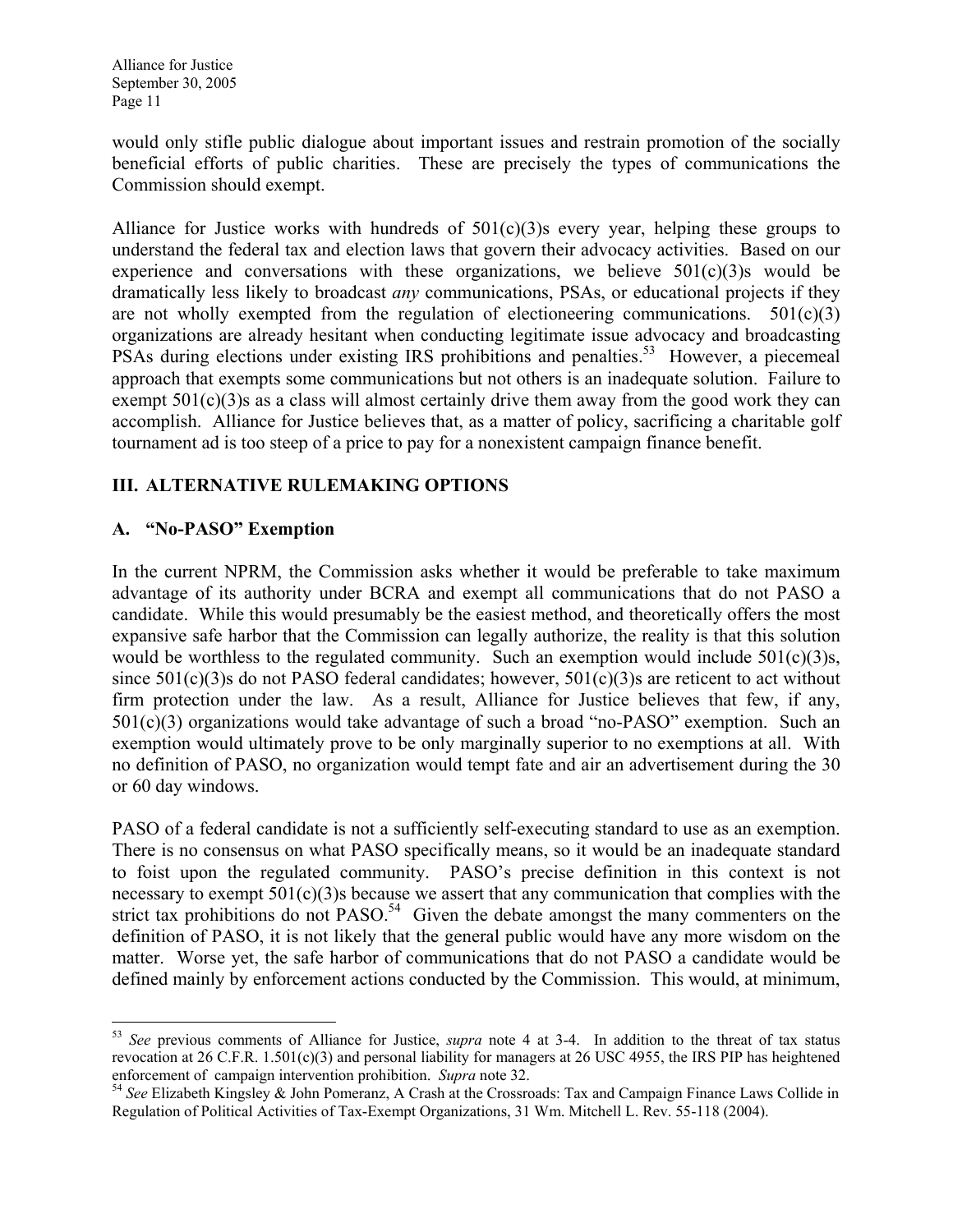drive our members and other 501(c) organizations to spend precious resources on legal fees to provide certainty. It would be more likely that these groups will simply not air broadcast communications for fear that they would somehow not qualify for the no-PASO exemption. No rational organization would purchase ad time that simultaneously ensures legal expenses associated with defending an enforcement action.

In order for a no-PASO exemption to be effective, the Commission would have to reverse course and provide a useful definition beyond the oft-repeated words, "promote, attack, support, or oppose a candidate." Alliance for Justice believes that this would require a new rulemaking, as the Commission only asked whether the lack of a definition of PASO was sufficient, and did not specifically ask for public comment on how PASO should be defined if used as a standard for an exemption.<sup>55</sup> The Commission must offer much more than an undefined subjective standard or it will merely trade one ambiguous definition for another. The regulated community needs something that it can easily understand, otherwise it will choose not to act rather then grasp at vapor.

If drafting a reasonable definition of PASO is not possible, then the Commission must provide clarity in the form of well-drafted safe harbors that conform to its authority under BCRA. This should include activity such as unpaid PSAs and lobbying activity. We believe that the no-PASO exemption should not replace consideration of the 501(c)(3) exemption as they are not mutually exclusive options.

# B. "Permissible Lobbying" Exemption

The Commission should consider an additional exemption for legitimate lobbying activity. We conclude that the Commission has the authority to promulgate a limited exemption for lobbying activity where a communication is clearly referring to active or pending legislation. An organization may promote, attack, support or oppose (not the same as PASO here) legislation or a legislator in such a communication, but it does not PASO a candidate in the communication, which is the standard which Congress set for the Commission. Congress is constitutionally prohibited from passing a law that would restrict or inhibit lobbying activity since lobbying does not contribute to corruption or the appearance of corruption of the campaign finance system. We recognize that this exemption would cover more than just  $501(c)(3)$  organizations, however we also believe that that does not alter the constitutional issues at play. Alliance for Justice contends that this exemption could be written as a safe-harbor clarifying a larger no-PASO exemption, or merely as a stand-alone exemption for all corporations. We do not believe, however, that this is a proper substitute for the larger  $501(c)(3)$  exemption.

# IV. CONCLUSION

Congress has granted the Commission limited but sufficient authority to promulgate a blanket exemption to  $501(c)(3)$ s from the electioneering communications regulations. Alliance for Justice is confident that the record before the Commission will allow it to properly consider and construct the exemption to satisfy its obligations under the law. Because Congress has limited

<sup>-</sup><sup>55</sup> NPRM at 49513.